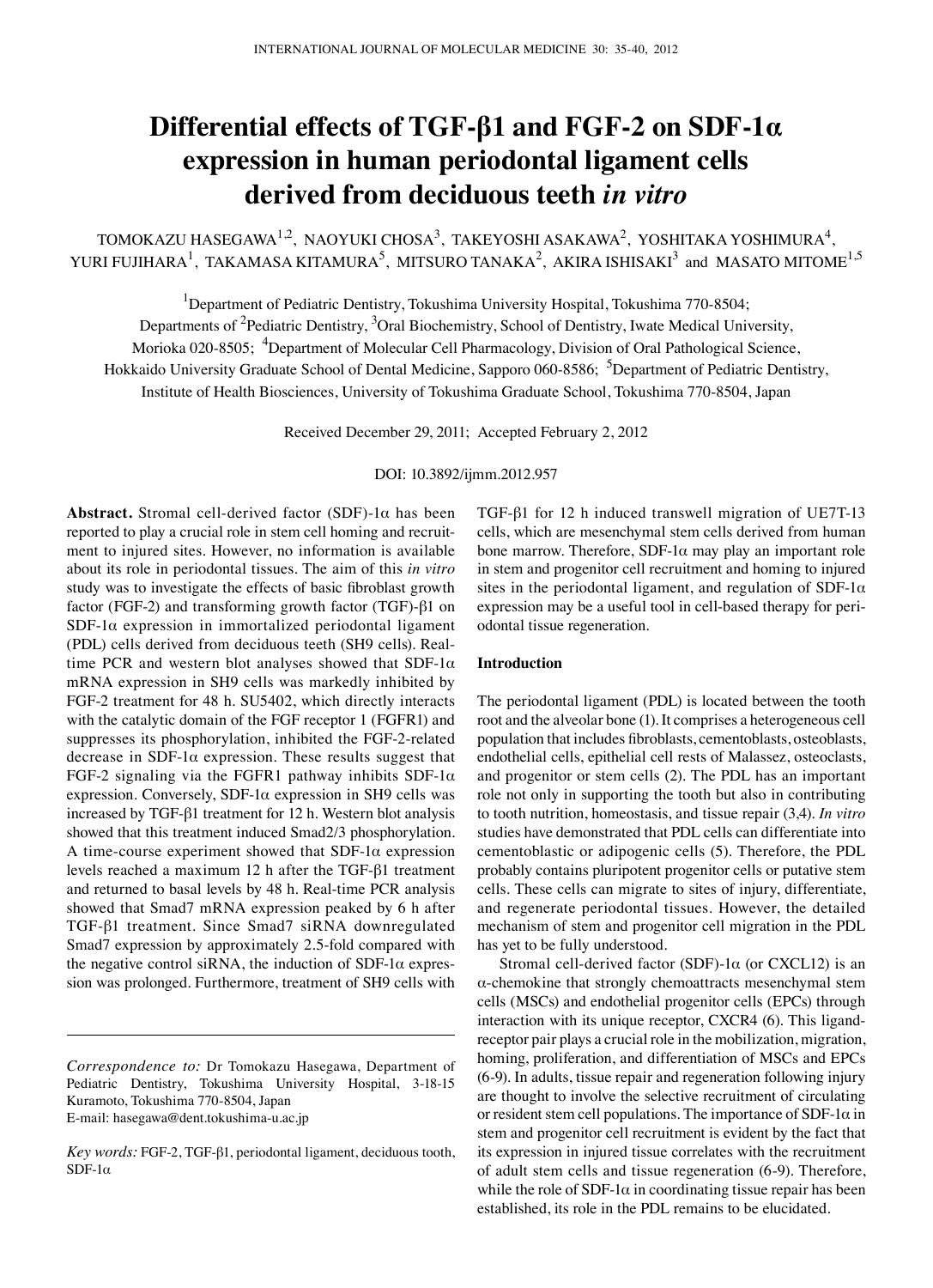At present, bioactive soluble factors such as cytokines and growth factors are being evaluated for clinical use in the regeneration of periodontal tissue damaged or lost due to periodontitis. Of these factors, both the basic fibroblast growth factor (FGF-2) and the transforming growth factor (TGF)-β1 are multifunctional growth factors that have various effects, including the induction of proliferation and differentiation of a wide range of mesodermal and neuroectodermal cells (10,11). However, their effects on SDF-1α expression in PDL cells are currently unknown.

SH9 cells are immortalized human PDL cells derived from deciduous teeth by the induction of the human telomerase reverse transcriptase (hTERT) gene (12). In this *in vitro* study, we used SH9 cells to investigate the effects of FGF-2 and TGF-β1 on SDF-1α expression in PDL cells.

## **Materials and methods**

*Cell culture.* SH9 human PDL cells were maintained in α-modified minimum essential medium (α-MEM; Gibco, Life Technologies, Gaithersburg, MD, USA) supplemented with 10% fetal bovine serum (FBS; Gibco), 50 *µ*g/ml streptomycin, and 50 U/ml penicillin. UE7T-13 cells, which are human bone marrow-derived MSCs infected with retroviruses expressing papillomavirus E7 and hTERT to prolong their lifespan (13,14), were purchased from the Health Science Research Resources Bank (JCRB1154, Japan Health Sciences Foundation, Tokyo, Japan) and cultured in α-MEM. All cultures were maintained at 37°C in a humidified atmosphere of 5%  $CO<sub>2</sub>$ .

*Reverse transcription polymerase chain reaction (RT-PCR).*  After treatment with 10 ng/ml FGF-2 or 25 ng/ml TGF-β1 for the indicated times, total RNA of SH9 cells was isolated using TRIzol reagent (Invitrogen, Life Technologies, Carlsbad, CA, USA), according to the manufacturer's instructions. One microgram of RNA was reverse-transcribed to first-strand cDNA using a PrimeScript RT reagent kit (Takara Bio, Kyoto, Japan), according to the manufacturer's protocols. Subsequenly, cDNA samples were amplified with specific primer pairs for SDF-1 $\alpha$ and β-actin (Table I). PCR was performed for 33 cycles at 94˚C for 1 min, at 56˚C for 1 min, and at 72˚C for 1 min. Then 8  $\mu$ l of the PCR product was mixed with 2  $\mu$ l of bromophenol blue-loaded buffer [0.25% bromophenol blue, 0.35% xylene cyanol, 40% (wt/vol) sucrose in water] and electrophoretically separated in a 1% (wt/vol) agarose gel in TAE buffer. After staining with 0.5 *µ*g/ml ethidium bromide, bands of the PCR products were visualized with ultraviolet light and images were captured on polaroid film.

*Western blotting.* Following treatment with 10 ng/ml FGF-2 for 7 days, the conditioned medium from the SH9 cell culture was collected to obtain SDF-1α samples. For Smad2/3 samples, SH9 cells were lysed with RIPA buffer after treatment with TGF-β1. Then, 20  $\mu$ l of the conditioned medium or 30 *µ*g of the cell lysis sample was dissolved in sodium dodecyl sulfate (SDS) buffer without dithiothreitol (DTT), incubated at 95<sup>°</sup>C for 5 min, electrophoresed on 10% SDS-polyacrylamide gels, and transferred to a polyvinylidene difluoride (PVDF) membrane (Millipore, Bedford, MA, USA). After being blocked with 5% skim milk in Tris-buffered saline containing Table I. Primers used for RT-PCR and real-time PCR.

| Target                  | Oligonucleotide sequence $(5\rightarrow 3)$             |
|-------------------------|---------------------------------------------------------|
| $SDF-1\alpha$           | F: GAGCCAACGTCAAGCATCTCAA<br>R: TTTAGCTTCGGGTCAATGCACA  |
| Smad7                   | F: TCCTGCTGTGCAAAGTGTTC<br>R: TTGTTGTCCGAATTGAGCTG      |
| <b>GAPDH</b>            | F: GCACCGTCAAGGCTGAGAAC<br>R: TGGTGAAGACGCCAGTGGA       |
| $\beta$ -actin          | F: CTGGCACCACACCTTCTACAATG<br>R: AATGTCACGCACGATTTCCCGC |
| F, forward; R, reverse. |                                                         |

0.1% Tween-20 (TBST), the membrane was incubated with mouse anti-human SDF-1 $\alpha$  antibody (R&D Systems, Abingdon, UK) and subsequently with anti-mouse secondary antibodies (Zymed Laboratories, San Francisco, CA, USA). Specific protein bands were detected by using an enhanced AP conjugate substrate kit (Bio-Rad Laboratories, Hercules, CA, USA), as previously described (15,16).

*Real-time PCR.* A Thermal Cycler Dice real-time system (Takara Bio) was used for real-time PCR. The cDNAs were amplified with SYBR® *Premix Ex Taq* and specific primer pairs for SDF-1 $\alpha$ , Smad7, and glyceraldehyde 3-phosphate dehydrogenase (GAPDH; Table I). The PCR conditions were: 10 sec at 95˚C, followed by 40 cycles of 95˚C for 5 sec and 60˚C for 30 sec, and finally, 15 sec at 95˚C and 30 sec at 60˚C.

*RNA interference.* Transfection of short interfering RNAs (siRNAs) was performed according to the Lipofectamine RNAiMAX protocol (Invitrogen). In brief, SH9 cells were transiently transfected with siRNA against Smad7 (Stealth RNAi, Invitrogen). Forty-eight hours after transfection, the cells were treated with 25 ng/ml TGF-β1 for 0, 3, 6, 12, 24, or 48 h. Then, real-time PCR was performed as described above.

*Transwell migration assay.* SH9 cells were plated at a density of  $2.0x10^4$  cells/cm<sup>2</sup> in 24-well tissue culture plates. When 12 h later the cells reached confluence, they were treated with 50 ng/ml TGF-β1 for 12 h. Then, the wells were washed thrice with phosphate-buffered saline (PBS), and the medium was replaced with α-MEM containing 2% FBS. UE7T-13 cells were used for the assay. First,  $2.0x10^4$  UE7T-13 cells were plated on the upper wells of 6.5-mm-diameter cell culture inserts (BD Biosciences, Bedford, MA, USA) with 8- *µ*m-pore filters. Following incubation for 6 h at 37˚C, the cells that had not migrated were scraped with a cotton swab, and the filters were stained with a Diff-Quik kit (Sysmex, Hyogo, Japan). The number of cells that had migrated to the lower side of the filters was counted under a light microscope (x400 magnification).

*Statistical analysis.* Data are expressed as the means ± (SEM) of triplicate experiments and were analyzed by the Student's t-test. P<0.01 indicates a statistically significant difference.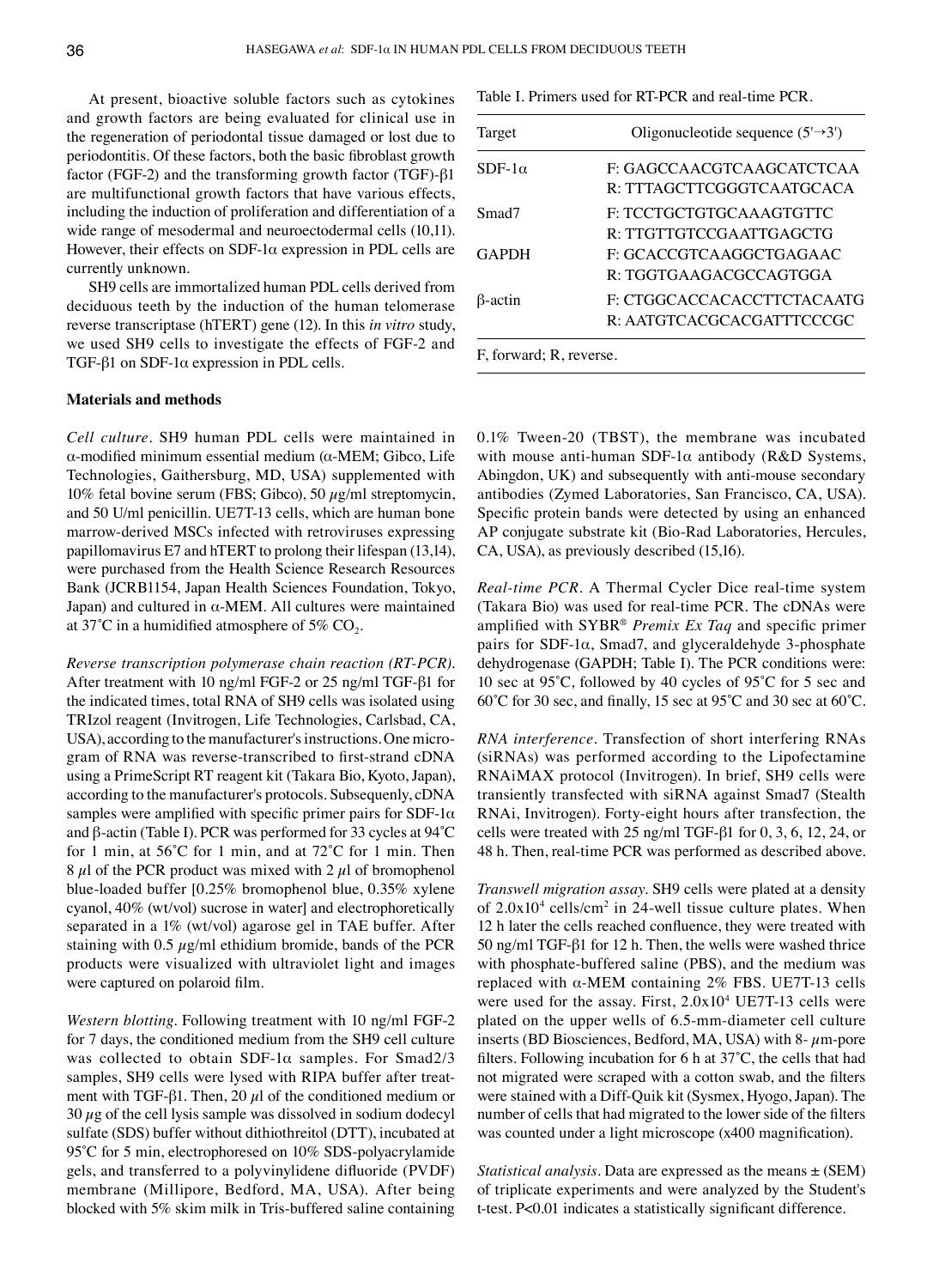

Figure 1. Effects of FGF-2 on the morphology and the SDF-1α expression of SH9 cells. SH9 cells were cultured in the (A) absence or (C) presence of 10 ng/ ml FGF-2 for 48 h and treated with (B) SU5402 alone or (D) both FGF-2 and SU5402. (E) Treatment with SU5402 alone and both FGF-2 and SU5402 had no effect on cell morphology and SDF-1α expression; however, real-time PCR analysis showed that SDF-1α expression was inhibited following treatment with FGF-2. (F) The inhibition was maintained for 48 h. Scale bar =100 *µ*m. Data are the means ± (SEM) of triplicate experiments; \* P<0.01 indicates a statistically significant difference.

## **Results**

*SDF-1α expression in SH9 cells is inhibited by FGF-2 treatment.* SH9 cells were treated with 10 ng/ml FGF-2 and/or 10 *µ*M SU5402 for 48 h, and their morphology was examined. The cells acquired a spindle cell-type morphology after the FGF-2 treatment (Fig. 1C) although the morphology was not different from that of the control cells (Fig. 1A).  $SDF-1\alpha$  mRNA expression decreased after the FGF-2 treatment (Fig. 1E), and the decrease occurred in a time-dependent manner (Fig. 1F).

*SDF-1α production in the SH9 cell culture is reduced by FGF-2 treatment.* SDF-1α protein in the conditioned medium from the SH9 cell culture was detected by western blotting. Treatment with FGF-2 led to a decrease in SDF-1 $\alpha$  production compared with the control condition (Fig. 2A and B), similarly to the significantly decreased mRNA expression (Fig. 1E and F).

*TGF-β1 induces SDF-1α expression in SH9 cells via the Smad2/3 pathway.* Real-time PCR analysis revealed that TGF-β1 treatment for 12 h induced SDF-1α expression in SH9 cells (Fig. 3A). SDF-1 $\alpha$  expression did not change following



Figure 2. Effect of FGF-2 on SDF-1α expression in the conditioned medium from the SH9 cell culture. (A) Western blot analysis showed that the treatment with FGF-2 inhibited SDF-1 $\alpha$  expression. (B) Representative plot of the ratio of SDF-1α expression in SH9 cells compared to that in the control medium (control values were normalized to 100%). Data are the means  $\pm$  (SEM) of triplicate experiments; \* P<0.01 indicates a statistically significant difference.

treatment with 10 *µ*M SB431542 alone or with both TGF-β1 and SB431542 (Fig. 3A). To confirm this effect of TGF-β1, the levels of Smad2/3 and phosphorylated Smad2/3 were evaluated by western blot analysis. Although the total level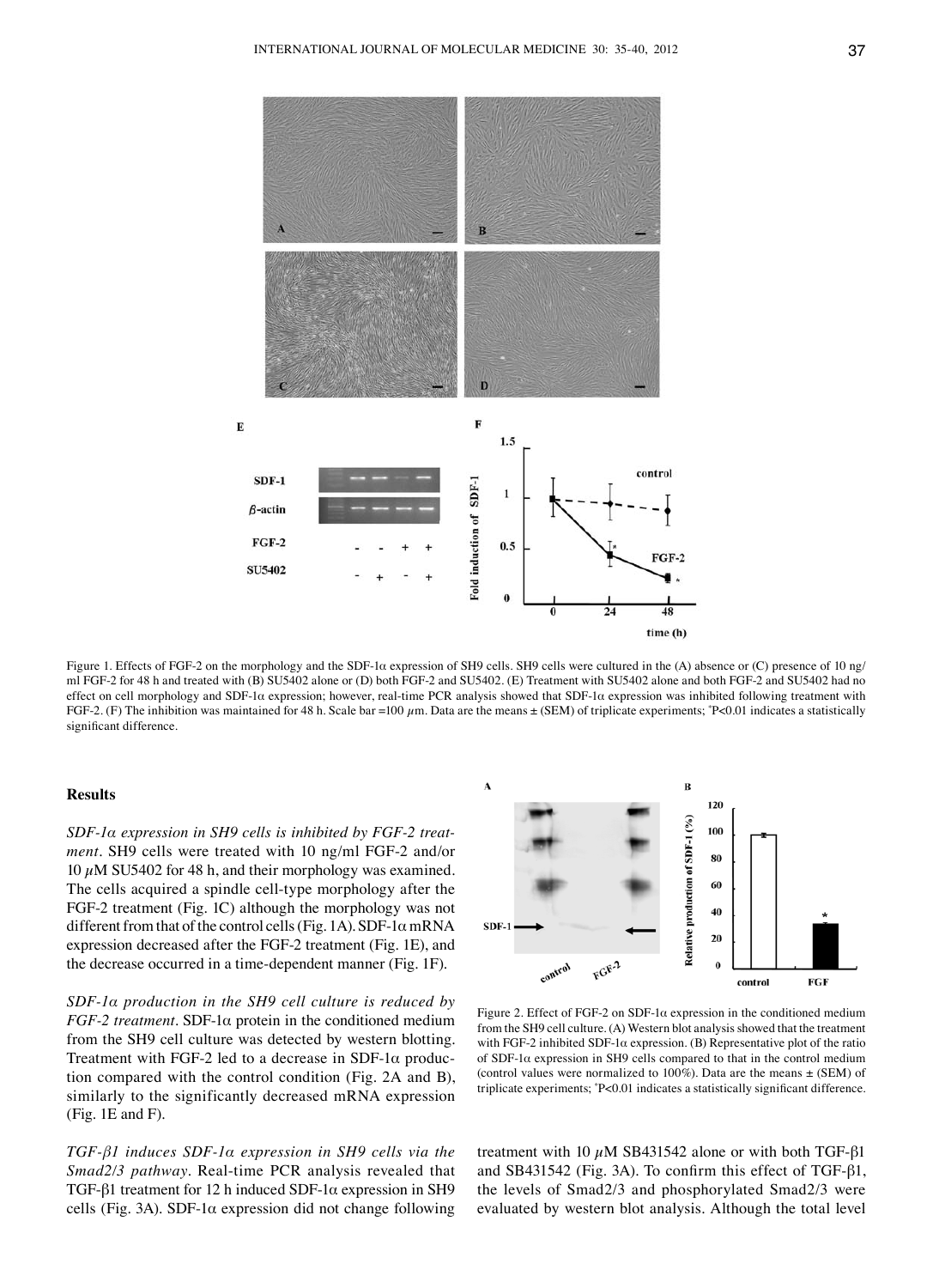

Figure 3. Effects of TGF-β1 on SDF-1α and Smad2/3 in SH9 cells. (A) Real-time PCR analysis showed that treatment with 25 ng/ml TGF-β1 for 12 h increased SDF-1α expression in SH9 cells; however, in the presence of 10 µM of SB431542 and both TGF-β1 and SB431542, SDF-1α expression was unaffected. (B-D) Smad2/3 and phosphorylated Smad2 (p-Smad2) expressions were normalized to that of GAPDH and are shown as a percentage of the control (0 h). Data are the means ± (SEM) of triplicate experiments; \* P<0.01 indicates a statistically significant difference.



Figure 4. Effects of TGF-β1 on (A) SDF-1α and (B) Smad7 expressions in SH9 cells. SH9 cells were treated with 25 ng/ml TGF-β1 for 3, 6, 12, 24, or 48 h. SDF-1α and Smad7 expressions were normalized to that of GAPDH and are shown as a percentage of the control (0 h). (C) Transfection of siRNA against Smad7 prolonged the TGF-β1-induced increase in SDF-1α expression in SH9 cells; the negative control did not have any effect on the prolonged expression of SDF-1α. (D) Transfection of siRNA against Smad7 suppressed the induction of Smad7 expression. Data are the means ± (SEM) of triplicate experiments; \* P<0.01 indicates a statistically significant difference.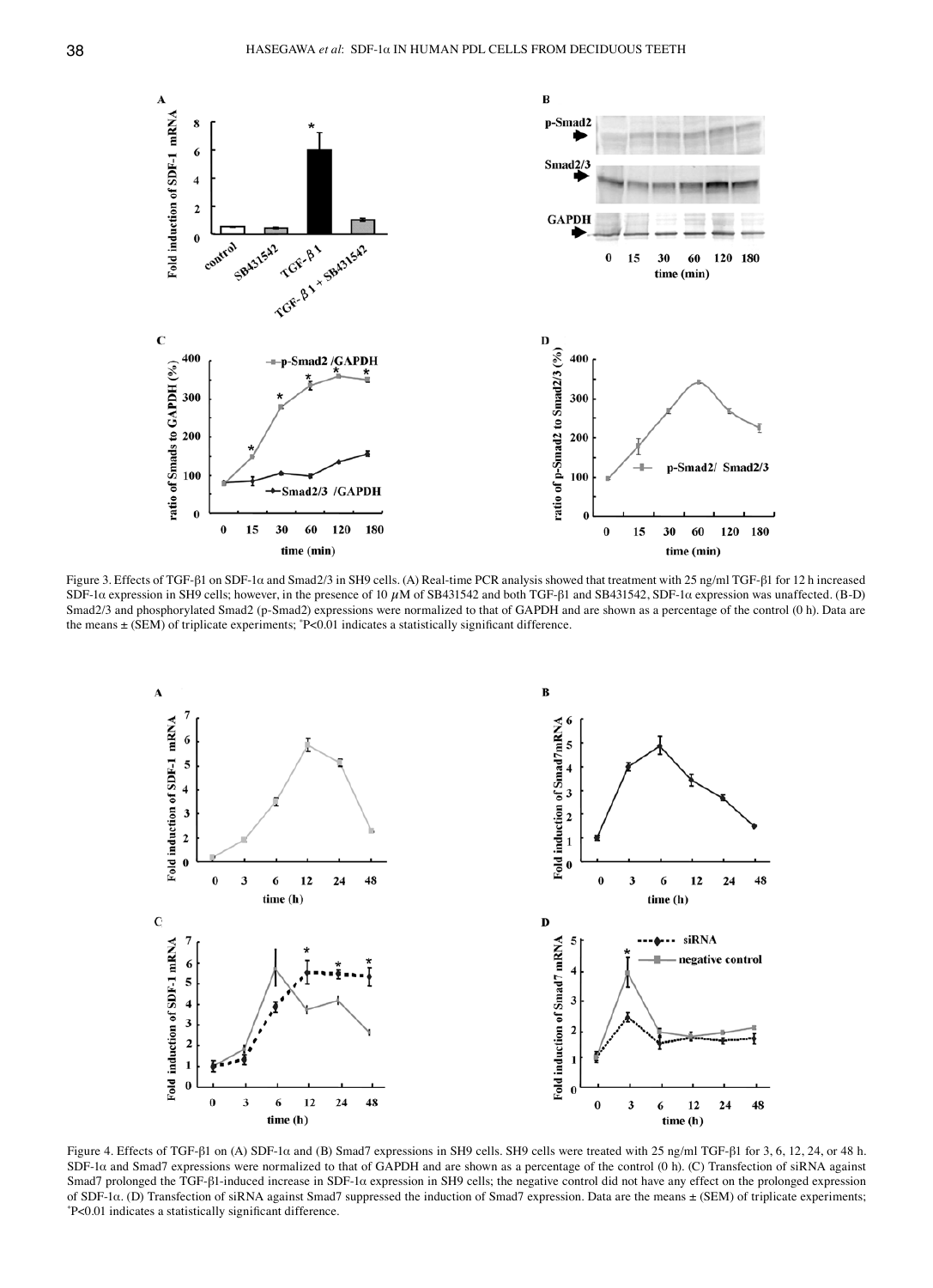

Figure 5. Results of the transwell migration assay show that SH9 cells induce mesenchymal stem cell (MSC) migration. (A) After SH9 cells in 24-well plates were treated with 50 ng/ml of TGF-β1 for 12 h (step 1), the culture medium in the wells was removed. The cells were washed thrice with PBS, the culture medium was replaced with  $\alpha$ -MEM containing 2% FBS, and transwell cell culture inserts were placed into the wells (step 2). UE7T-13 cells were plated on the upper side of the inserts (step 3) and cultured for 6 h (step 4). Finally, the cells on the lower side of the inserts were counted (B). Data are the means ± (SEM) of triplicate experiments; \* P<0.01 indicates a statistically significant difference.

of Smad2/3 remained the same, the level of phosphorylated Smad2/3 increased and peaked 1 h after the addition of TGF-β1 (Fig. 3B-D). It then decreased 2 h after the stimulation (Fig. 3D).

*TGF-β1 induced SDF-1α and Smad7 expression in SH9 cells.*  As shown in Fig. 4A, SDF-1α expression increased until 12 h and then decreased 48 h after the treatment with TGF-β1. Smad7 expression in SH9 cells also increased by ~5-fold until 6 h after the treatment, and then decreased by 48 h (Fig. 4B).

*Transfection of Smad7 siRNA prolongs the induction of SDF-1α expression in SH9 cells.* Transfection of siRNA against Smad7 resulted in prolonged induction of SDF-1α expression (~5-fold), even after 48 h following the TGF-β1 treatment (Fig. 4C), but it suppressed Smad7 expression after 3 h (Fig. 4D).

*UE7T-13 cell migration is induced in the SH9 cell culture treated with TGF-β1.* Migration of UE7T-13 cells was induced when culture inserts with the cells were placed into wells containing SH9 cells treated with 50 ng/ml TGF-β1 for 12 h (Fig. 5).

### **Discussion**

To date, information regarding the expression and regulation of SDF-1 $\alpha$  in periodontal tissues is lacking. To the best of our knowledge, this is the first study to show that the expression of SDF-1α in PDL cells is regulated by FGF-2 and TGF-β1. FGF-2 inhibited SDF-1α expression to approximately 10% of the control level by 48 h, and TGF-β1 increased it to approximately 6-fold of the control level between 6 and 12 h after treatment. These results suggest that  $SDF-1\alpha$  may play an important role in stem and progenitor cell recruitment and homing to injured sites in the PDL.

SDF-1 $\alpha$  is a small (8-13 kDa) and multifunctional cytokine that is constitutively expressed and secreted by several tissues, including the endothelium and stromal cells (17). Expression of SDF-1 $\alpha$  is upregulated to attract EPCs and MSCs in response to damage of various tissues or organs (8). In the present study, SDF-1 $\alpha$  was constitutively expressed in PDL cells (Fig. 2A) and its expression was modulated by the treatments with FGF-2 and TGF-β1. PDL cells may possess regulatory mechanisms to induce and/or suppress various growth factors, including FGF-2 and TGF-β1 (18,19). Since both FGF-2 and TGF-β1 are expressed in periodontal tissues by occlusal stimuli and orthodontic force, respectively (20,21), the PDL may maintain itself via the expression of cytokines, such as SDF-1α, FGF-2 and TGF-β1.

FGF-2 affects the functional ability of pluripotent progenitor cells or putative stem cells in the PDL. It facilitates the differentiation of these cells to endothelial-like cells (15,16). In the present study, FGF-2 inhibited SDF-1 $\alpha$  expression in SH9 cells. As SU5402 is an FGF receptor (FGFR)-specific tyrosine kinase inhibitor (22), it suppressed the FGF-2-induced morphological changes, and decreased SDF-1α expression, in SH9 cells (Fig. 1). Therefore, FGF-2 affected SDF-1 $\alpha$ expression via the FGFR pathway. However, whether or not intracellular signaling depends on the inhibition of SDF-1 $\alpha$ expression in SH9 cells remains unclear.

TGF-β1 is a member of the TGF-β superfamily, which mediates multiple biological processes including bone formation (23). TGF-β1 plays a pivotal role in the commitment and differentiation of various cell lineages (23). SB431542 is a small molecule that acts as a specific inhibitor of TGF- $\beta$ type I receptor activin receptor-like kinase 5 (ALK5) (23). Considering that treatment with both TGF-β1 and SB431542 suppressed the TGF-β1-induced increase in SDF-1α expression in SH9 cells, it appears that TGF-β1 affects SDF-1α expression via ALK5. Moreover, TGF-β1 affects Smad2/3 phosphorylation (Fig. 3). Transient transfection of siRNA against Smad7 prolonged the TGF-β1-induced increase in SDF-1α expression in SH9 cells. These findings showed that the induction of SDF-1α expression in SH9 cells by treatment with TGF-β1 is regulated via the ALK5-Smad2/3 pathway (24). Finally, SH9 cells treated with TGF-β1 for 12 h could induce the migration of MSCs (Fig. 5).